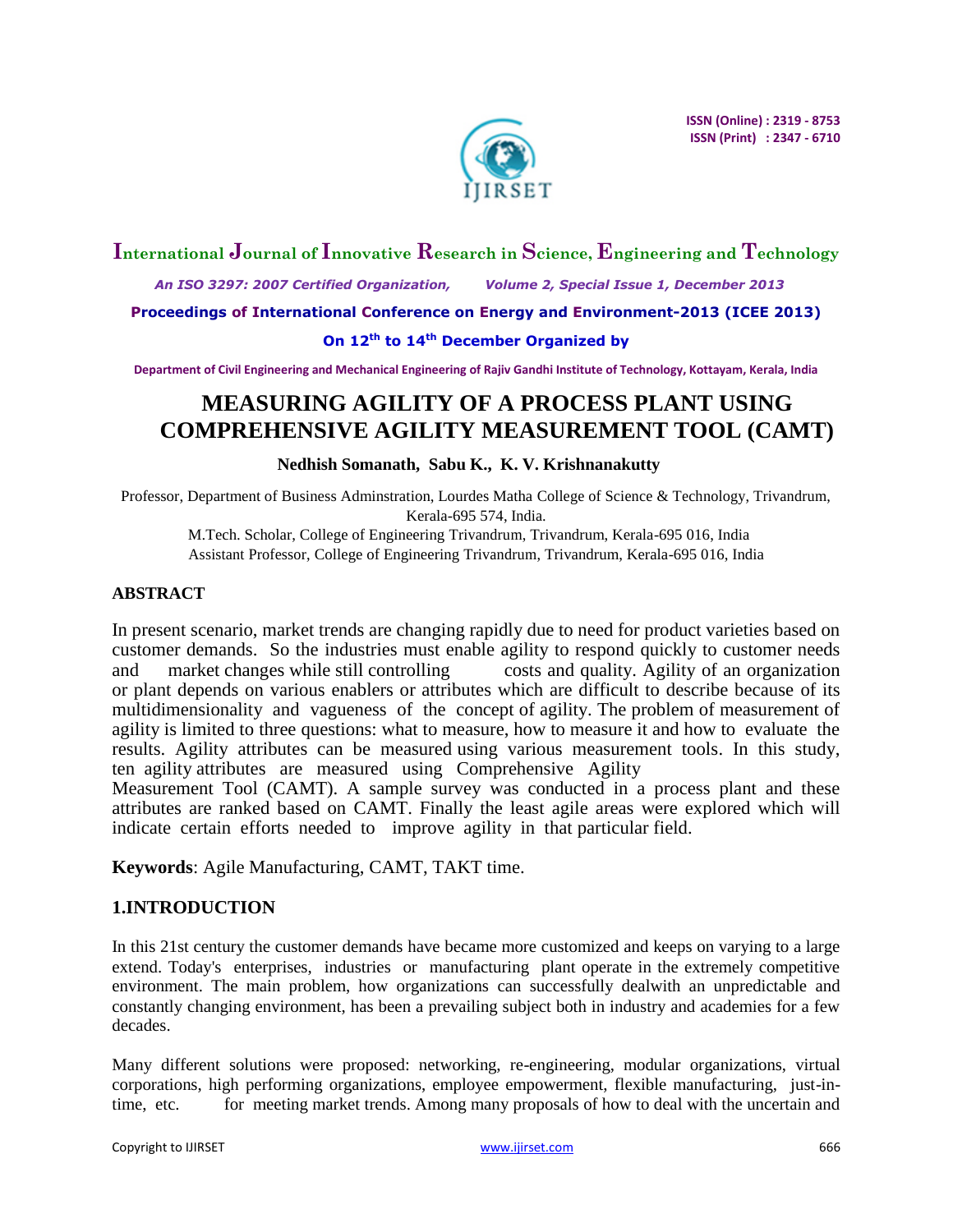unpredictable environment, the concept of agility is derived. The term agility was initially introduced by the Iacocca Institute in 1991. This concept was proposed to describe a new approach in manufacturing and enterprise management that is necessary to achieve success in a modern turbulent market. Although, many different definitions of "agility" and "agile manufacturing" turbulent market. Although, many exist in the literature, those terms are mainly understood as ability to quickly respond and adapt in response to continuous and unpredictable changes of competitive market environments. The successful and fast response to changes requires that an agile organization is able to adapt all enterprise elements such as goals, technology, organization and people to the unexpected changes [1].

The agility driver means satisfying customer demands, follow market change and innovation. Because of globalization, technology, and outsourcing contributing to uncertainty and unpredictability in all sectors, the ability of an organization to adapt to unexpected changes is critical to achieving and maintaining a competitive advantage. There has been much research in recent years focusing on the benefits to manufacturing of an agile production process.

The main aim of agility is to achieve organizational flexibility to satisfy the employees and its regular customers. The qualities which makes an industry agile includes responsiveness towards uncertain changes, competitive in achieving desired goal, adaptive towards different goals with same facilities and ability to carry out the task in short time period.

## **2. PROBLEM DESCRIPTION**

There has been much research in recent years focusing on the benefits from agile manufacturing in a production process. The aim of this present work is to study the performance of a process manufacturing plant on agility perspective by considering some common attributes. The main problem is that now products need to available in wide variety and in different ranges in quantity for satisfying customer needs.

The main objective of the study is to measure agility of a process plant, as a case and to point out least and highly agile areas using CAMT scale.

#### **3. LITERATURE SURVEY**

Various research works has been done where agility and attaining agility is defined, expressed in different ways. Ameya S. E. and Alok K. V. (2008) explained about comprehensive agility measurement tool (CAMT) which is used to measure agility on the scale of 1-5. This tool captures agility using 10 agility enablers and thus also points out areas lacking agility. This paper describes methodology used to develop comprehensive agility measurement tool. CAMT considers most important parameters responsible for maintaining agility in an organization. This tool suggests the area to be focused in order to improve agility based on the responds to the questionnaires formulated for the survey.

Bodhana S. et. al. (2007) gave a review on enterprise agility, considering global characteristics of agility which can be applied to all aspects of enterprise. They also identified a range of attributes that are believed to be associated with work force agility. The attributes like flexibility, responsiveness, speed, culture of change, integration and low complexity, high quality and customized products and mobilization of core competencies based on empirical research on workforce.

Agnieszka S. and Marek F. (2004), in their literature explained that being agile means "having a quick adaptable character and resourceful", so it is basically being adaptive, enable the manufacturing system to adjust to changing situation. To achieve expected performance, agility-driven level of responsiveness,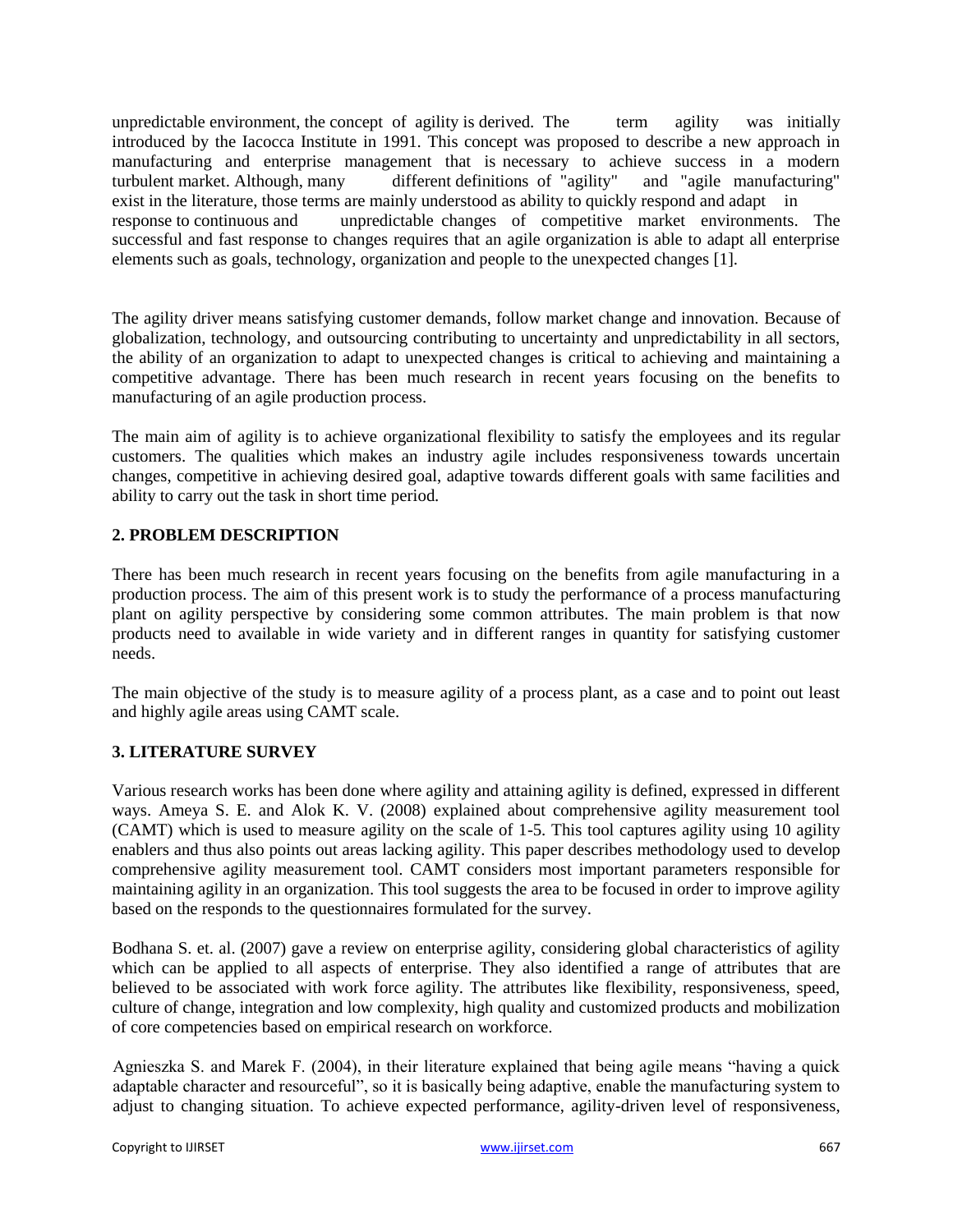flexibility and adaptability is essential for the company to understand and use all the information coming from the customers, competitors, partners, suppliers and, last but not least, information flows in the company.

According to A. Ganguly et. al. (2009), the two major variables speed and time is taken as primary drivers of agility into consideration for responsiveness of agility and along with cost effectiveness. There by resulting in the enterprise to be agile.

#### **3.1 Need to Measure Agility**

Agility, since its inception in 1991, has been the buzzword for all the industries in today's globally competitive dynamic market. Companies try hard to achieve an upper edge over competitors in this continuously changing and unpredictable market [2].

- Agility is very important to stay competitive in the market.
- Measurement of agility gives enterprise measure of its competitiveness and readiness for changes in the market.
- Measuring agility identifies "less agile" areas in an enterprise and thus it can plan for improvements.

#### **4. METHODOLOGY**

#### **4.1 Agility Attributes**

The following are the ten attributes considered to measure agility of a manufacturing plant. Using CAMT scale, these ten attributes were measured with the help of questionnaire. [2]

- 1) TAKT time
- 2) Overload capacity
- 3) Inventory turnover
- 4) Critical problem solved
- 5) E- Manufacturing
- 6) Skill development programs
- 7) Operational flexibility
- 8) Attrition of experienced personals
- 9) Internal customer satisfaction
- 10) Increase in profit percentage

#### **4.2 Instruments**

CAMT scales are used to measure the agility of this plant. CAMT scales are 1-5, 1 – being least agile and 5 - being highly agile. Based on CAMT scale, questionnaires were prepared for ten attributes. All attributes are expressed in five intervals. First interval was given agility score 1, second interval was given score as 2 and so on.

#### **4.3 Data Collection**

.

Questionnaires were prepared to conduct a sample survey, consisting of 40 respondents, in evaluating performance of a process plant on agility perspective. The questionnaire were designed to assess the level at which parameters are affecting the agility of this organization. Each individual from the sample was asked to respond by filling the questionnaire. The filled questionnaires were collected and the data are tabulated separately for different attributes. In the questionnaire, different options were made based on which the agility of the manufacturing plant can be decided.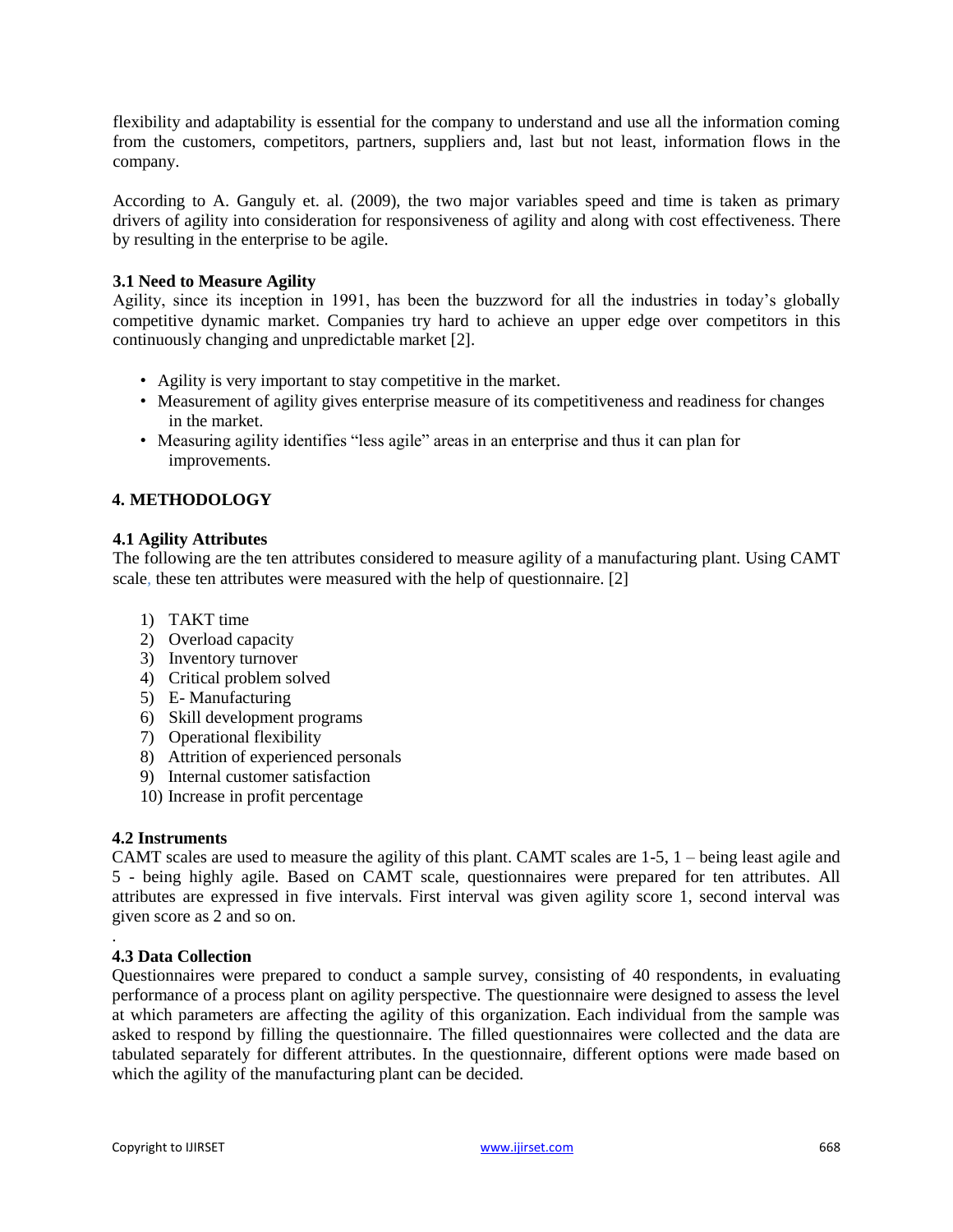#### **4.4 Analysis**

Responses were collected from different employees and analyzed separately for different parameters. Respondents specify their level of assessment on a 1-5 CAMT scale for a series of statements. Thus, the range captures their assessment for a given agility enablers or attributes which gives an interpretation effectively.

#### **4.4.1. Descriptive statistics and ranking of attributes**

The most important parameters associated with the performance of the organization are prioritized below. If these parameters are controlled and maintained then, agility of the organization can be improved.

The ranks are calculated using CAMT score. For each attributes, the sum of 40 responses was calculated to get total CAMT score. On the basis of total CAMT score the ranks for the agility attributes were distributed. The descriptive statistics and ranking of agility attributes were shown below.

| SL<br>N <sub>0</sub> | <b>Attributes</b>                | <b>CAMT</b><br>score | Mean         | <b>Standard</b><br><b>Deviation</b> | Mode           | Rank  |
|----------------------|----------------------------------|----------------------|--------------|-------------------------------------|----------------|-------|
| $\mathbf{1}$         | Customer<br>Satisfaction         | 172                  | 4.3          | 0.464                               | 4              | I     |
| $\overline{2}$       | Inventory<br>Turnover            | 152                  | 3.8          | 0.405                               | 4              | $\Pi$ |
| 3                    | <b>TAKT</b> Time                 | 148                  | 3.7          | 0.648                               | 4              | Ш     |
| $\overline{4}$       | Overload<br>Capacity             | 108                  | 2.7          | 0.464                               | 3              | IV    |
| 5                    | Skill<br>Development<br>Programs | 72                   | 1.8          | 0.608                               | $\overline{2}$ | V     |
| 6                    | $E-$<br>Manufacturing            | 56                   | 1.4          | 0.496                               | $\mathbf{1}$   | VI    |
| $\overline{7}$       | Operational<br>Flexibility       | 52                   | 1.3          | 0.464                               | $\mathbf{1}$   | VII   |
| 8                    | Increase in<br>Profit            | 44                   | 1.1          | 0.304                               | $\mathbf{1}$   | VIII  |
| 9                    | Attrition of<br>Employees        | 40                   | $\mathbf{1}$ | 0                                   | 1              | IX    |
| 10                   | Critical<br>Problems<br>Solved   | 40                   | 1            | 0                                   | 1              | IX    |

TABLE 1.Descriptive statistics and ranking of agility attributes



FIGURE 1. Agility attributes vs. its mean value